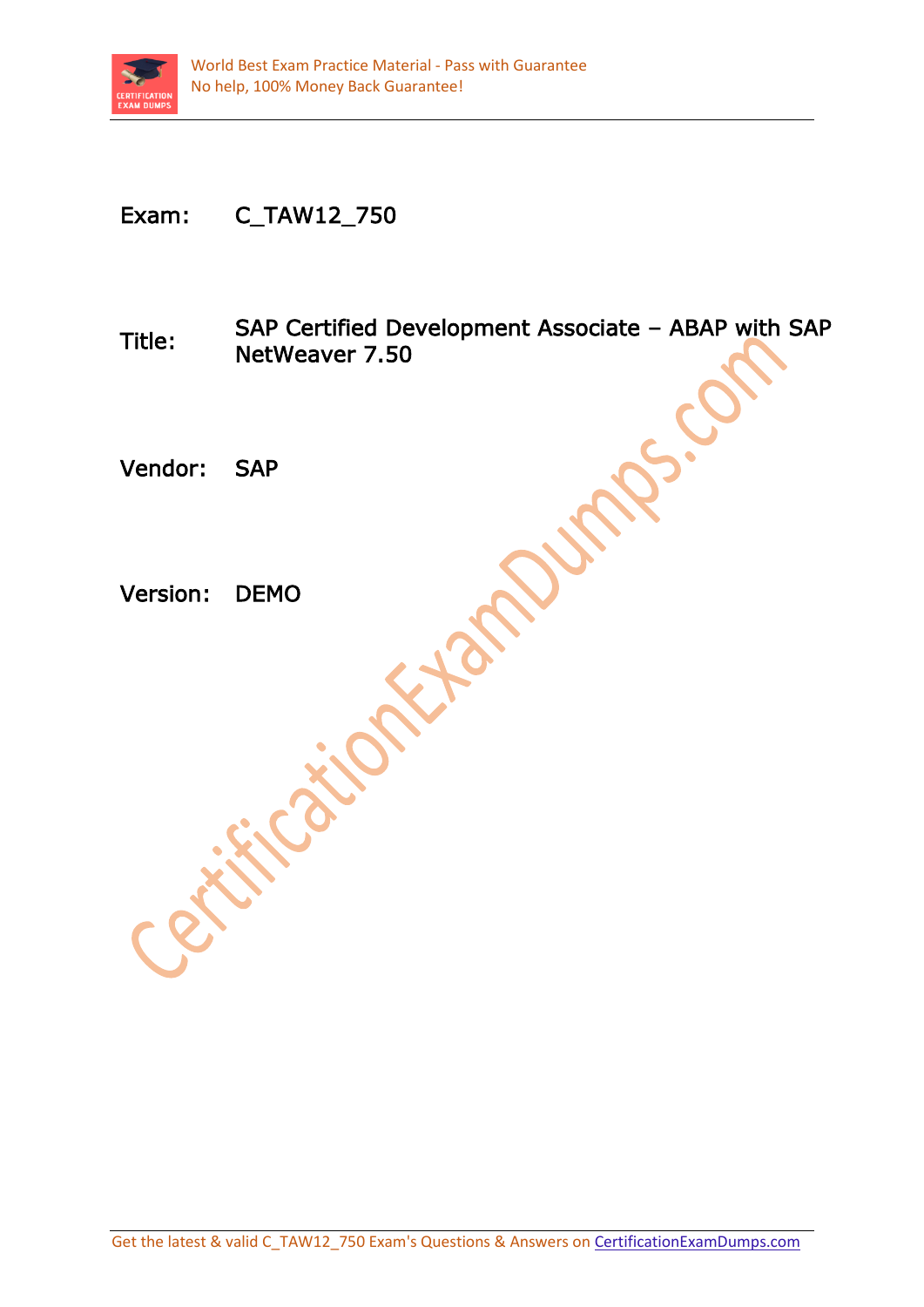

Question 1: Which desktops are part of the new ABAP debugger? There are 3 correct answers.

A. Break / Watchpoints B. Desktop 1

C. List D. Session

E. Objects

Answer: A, B, E

Question 2: Customer exits provide program exit, screen exit, and menu exit enhancements.

A. False B. True

Answer: B

Question 3: In an ABAP program, you to assign an initial value to an elementary data object when you define it. Which addition must you use?

A. OBLIGATORY B. DEFAULT

C. READ-ONLY D. VALUE

Answer: D

Question 4: When starting the Debugger, what circumstance causes the runtime error DEBUGGING\_NOT\_POSSIBLE?

A. When the number of debugging sessions on the server exceeds the value '-' defined by the profile parameter rdisp/wpdbug\_max\_no

B. Starting a non-exclusive mode in a productive system

C. When more than *five sessions* are already associated with this login user

Answer: B

Question 5: Object or class events can trigger any number of handler methods.

A. True B. False

Answer: A

Question 6: The READ-ONLY attribute cannot be addressed outside the class.

A. True

B. False

Answer: B

Question 7: How many kinds of internal tables are supported in the ABAP language?

A. 2 B. 3 C. 1 Answer: B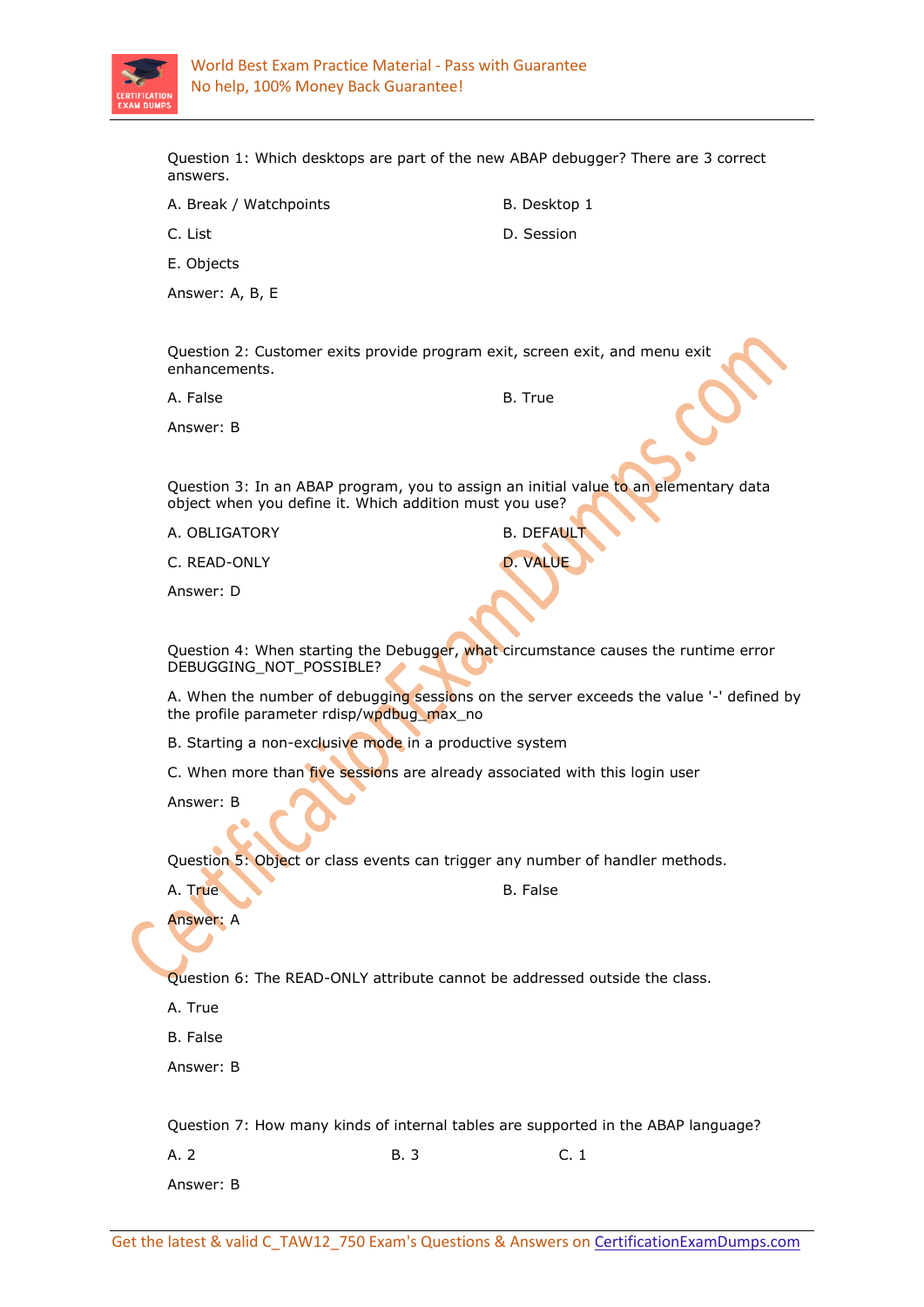

Question 8: When analyzing a program, which tasks can you perform using the code inspector? There are 3 correct answers.

- A. Inspect the memory consumption.
- B. Evaluate the time needed for program execution.
- C. Discover unused variables.
- D. Execute the extended program check.
- E. Determine used database tables.

Answer: C, D, E

Question 9: Where do you create online documentation ((F1) help) for fields on the screen?

A. Structure **B. Data element** 

C. Table D. Field

E. Domain

Answer: B

Question 10: Compared to a predefined ABAP type what additional properties can be assigned to a domain? There are 3 correct answers.

A. Search helps B. Parameter IDs

C. Fixed values **D. Value tables** 

E. Conversion exits

Answer: C, D, E

Question 11: In which of the following situations could a row store table be more suitable than a column store table? There are 2 correct answers.

A. The table contains text that you want to search.

B. The table contains only a small number of records.

- C. The table contains data that you want to aggregate.
- D. The table contains mainly distinct values per column across rows.

Answer: B, D

Question 12: Which types of programs or parts of programs can be tested directly from the ABAP Workbench or ABAP Editor? Select all that apply.

| A. TYPE-POOL      | B. FUNCTION-POOL   |
|-------------------|--------------------|
| C. PROGRAM        | D. METHOD          |
| E. CLASS-POOL     | F. FUNCTION MODULE |
| G. INTERFACE-POOL | H. INCLUDE         |
| I. REPORT         |                    |

Answer: D, E, F, I